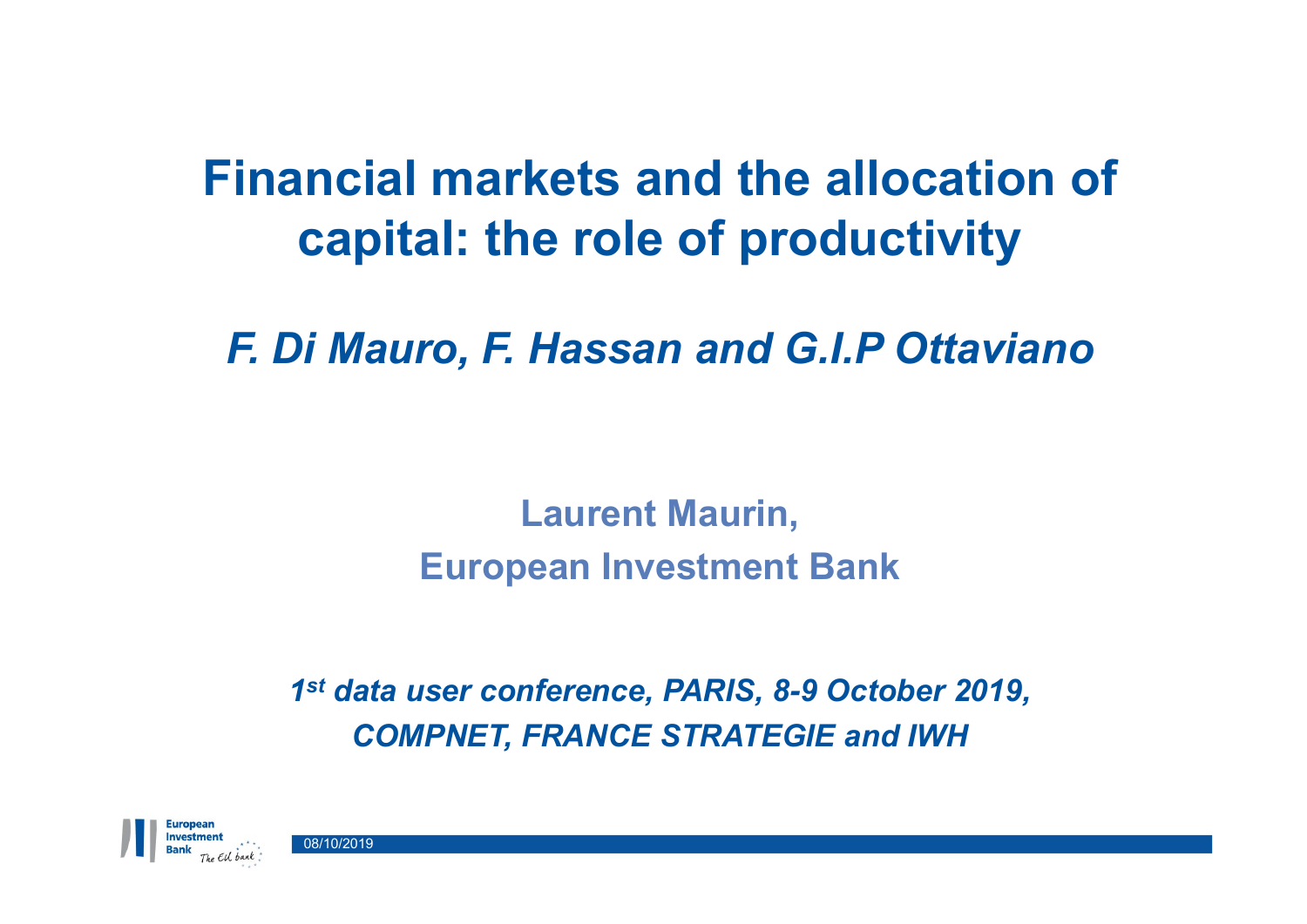## *The question(s) and the and answer(s)*

- *Efficiency of credit allocation explains the disappointing evolution of productivity? How to gauge efficient capital allocation?*
- *Very relevant question that has received a lot of attention, especially since the upturn (hysteresis effects)*
- *Bring the model to the data (Compnet for Germany, France and Italy)*
- *The authors find evidence of more efficient credit allocation in Germany and France than in Italy. And that credit is allocated more efficiently to larger firms.*

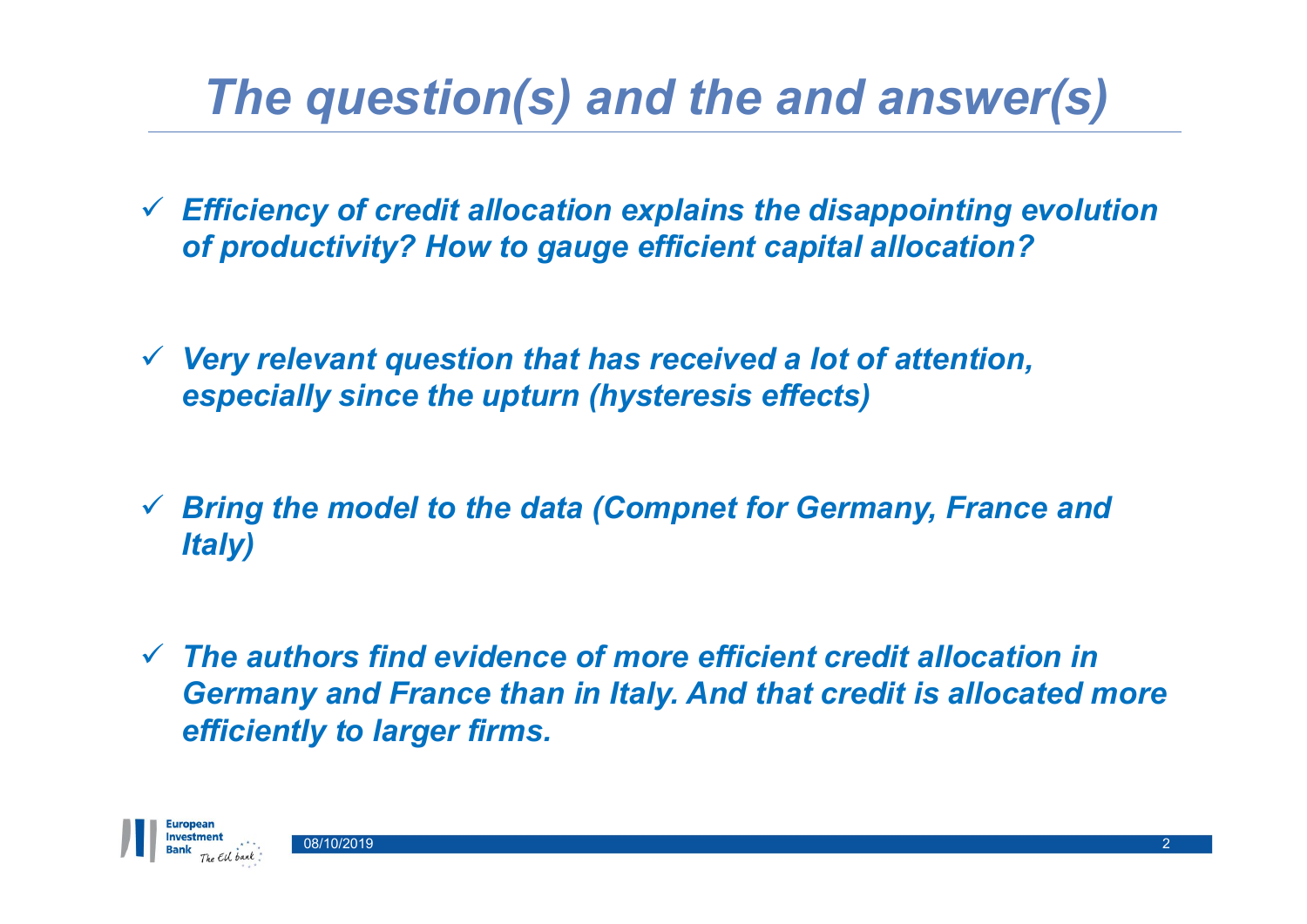## *The model and novelties*

- *Differs from Olley-Pakes (1996), Hiesch-Klenow (2009) or Bartelsman et al. (2013)… Wurgler (2000): higher elasticity of investment growth to value added growth as a sign of higher allocative efficiency.*
- *Here, focus on productivity: Sign and magnitude of credit elasticity to contemporaneous productivity (and real value added) as an indication of financial frictions.*
- *2 periods deterministic model with a Cobb-Douglas production function and (known) productivity shocks. Tooling cost to transform capital in the second period.*
- *When credit constrains, positive productivity shocks:*
	- *Opportunity effect: Increases (decreases) the demand for finance today (tomorrow).*
	- *Liquidity effect: increased cash flow enables more investment.*
- *Contemporaneous Net unknown. If positive, the larger the more constrains. If negative, the smaller the less constrains. Forward always positive.*